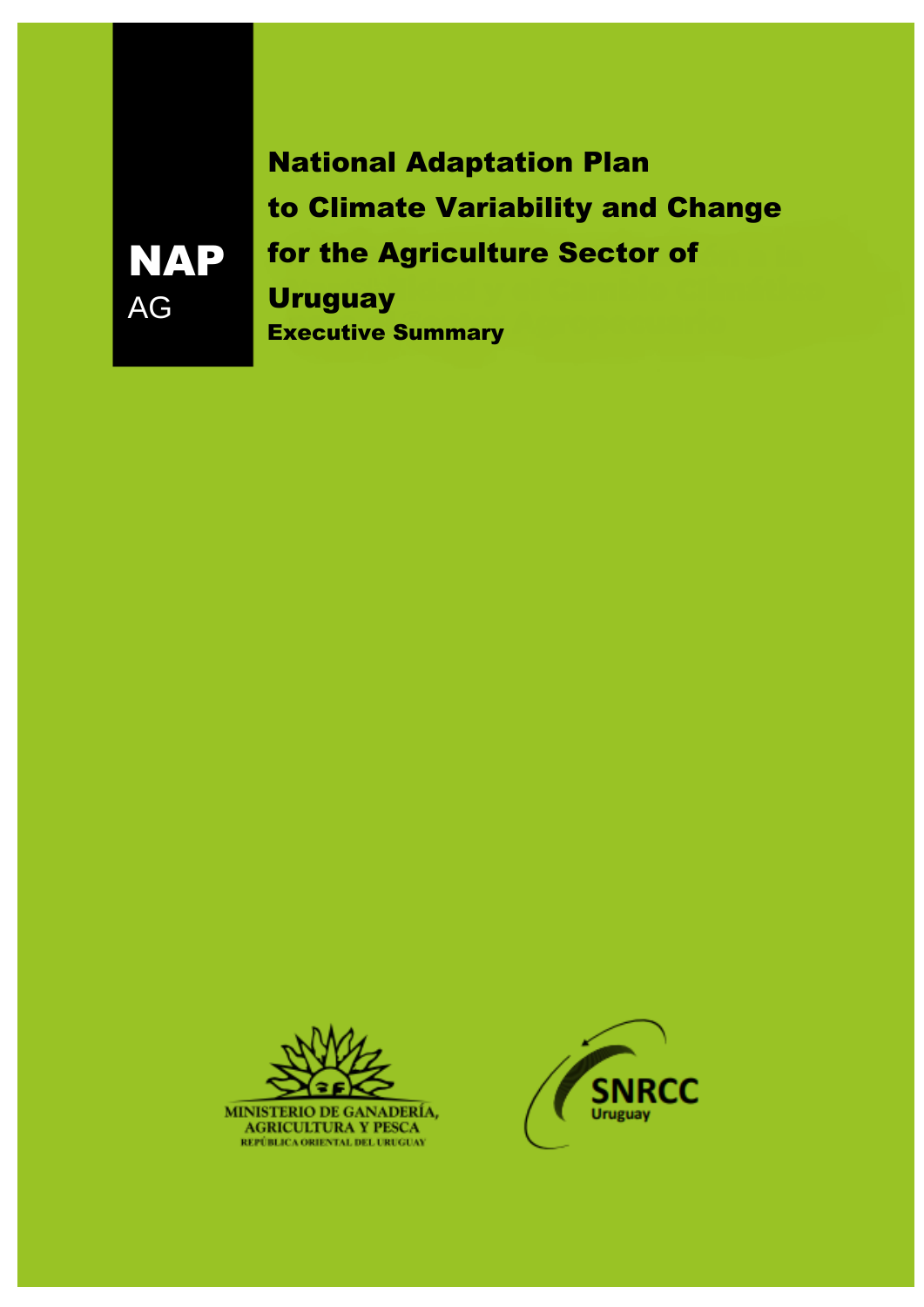## **National Adaptation Plan to Climate Variability and Change for Agriculture in Uruguay**

## **EXECUTIVE SUMMARY**

## **Adaptation as a long-term task**

The objective of the National Adaptation Plan to Climate Variability and Change for Agriculture (NAP-Ag) is to guide the design, coordination, prioritization and implementation of policies, programs and projects that address the particular climate vulnerability of the agricultural production systems in Uruguay. It proposes a paradigm shift towards a resilient and adapted development path for agriculture, with co-benefits in terms of productivity and low carbon development.

The policies of the Ministry of Livestock, Agriculture and Fisheries (MGAP) are directed towards rural development through increased productivity, environmental sustainability and social inclusion in fruit and vegetable farming, crop production, livestock production, forestry, fishing and aquaculture. Adaptation to climate change is one of MGAP's strategic guidelines in this sense, the formulation of the NAP-Ag seeks to consolidate this strategy with a long-term view.

The NAP-Ag aims to **improve the livelihoods of rural populations through the adoption of sustainable animal and plant production systems that are less vulnerable to the impacts of climate variability and change**. To this end, a **2050 Strategy** is proposed, setting forth results, outputs and activities in four key dimensions: production systems, ecosystems and natural resources, livelihoods and institutional capacities.

Furthermore, a **2025 Action Plan** is proposed for the achievement of the goals defined in the 2050 Strategy. It establishes a set of 66 short term adaptation measures, on research and development, technology transfer, information systems, climate insurances, resilient infrastructure, promotion of good farming practices, strengthening farmer's networks and organizations and enhancing institutional capacities for adaptation, among other key issues. For each adaptation measure, the 2025 Action Plan identifies responsible institutions, beneficiaries, goals, financing and implementation barriers. In addition, the document sets out implementation strategies for the NAP-Ag and identifies training and financing needs.

The NAP-Ag was built through a participatory process involving a wide range of agriculture stakeholders; and was developed within the framework of the National Climate Change Policy (PNCC)<sup>1</sup> based on over a decade of national studies and the consensus about the importance of climate change adaptation for this sector. The NAP-Ag formulation included the downscaling of climate projections and updating vulnerability assessments for agriculture. In addition, it allowed to strengthen capacities to analyze adaptation options, to estimate damage and loss due to extreme weather events and to evaluate the impact of adaptation policies and programs.

The challenges posed by climate variability and change demand a cross-cutting and integrated approach to rural development, agricultural production, climate risk management and adaptation. Thus, the NAP-Ag was conceived to be implemented within the framework of the National System of Response to Climate Change and Variability (SNRCC) together with the National Secretariat of Environment, Water and Climate Change (SNAACC), which is part of the Presidency of the Republic.

 $\overline{a}$ <sup>1</sup> Adopted by Executive Decree number 310/017 in November 2017. In paragraph 27 it establishes the development of National Adaptation Plans for prioritized sectors.